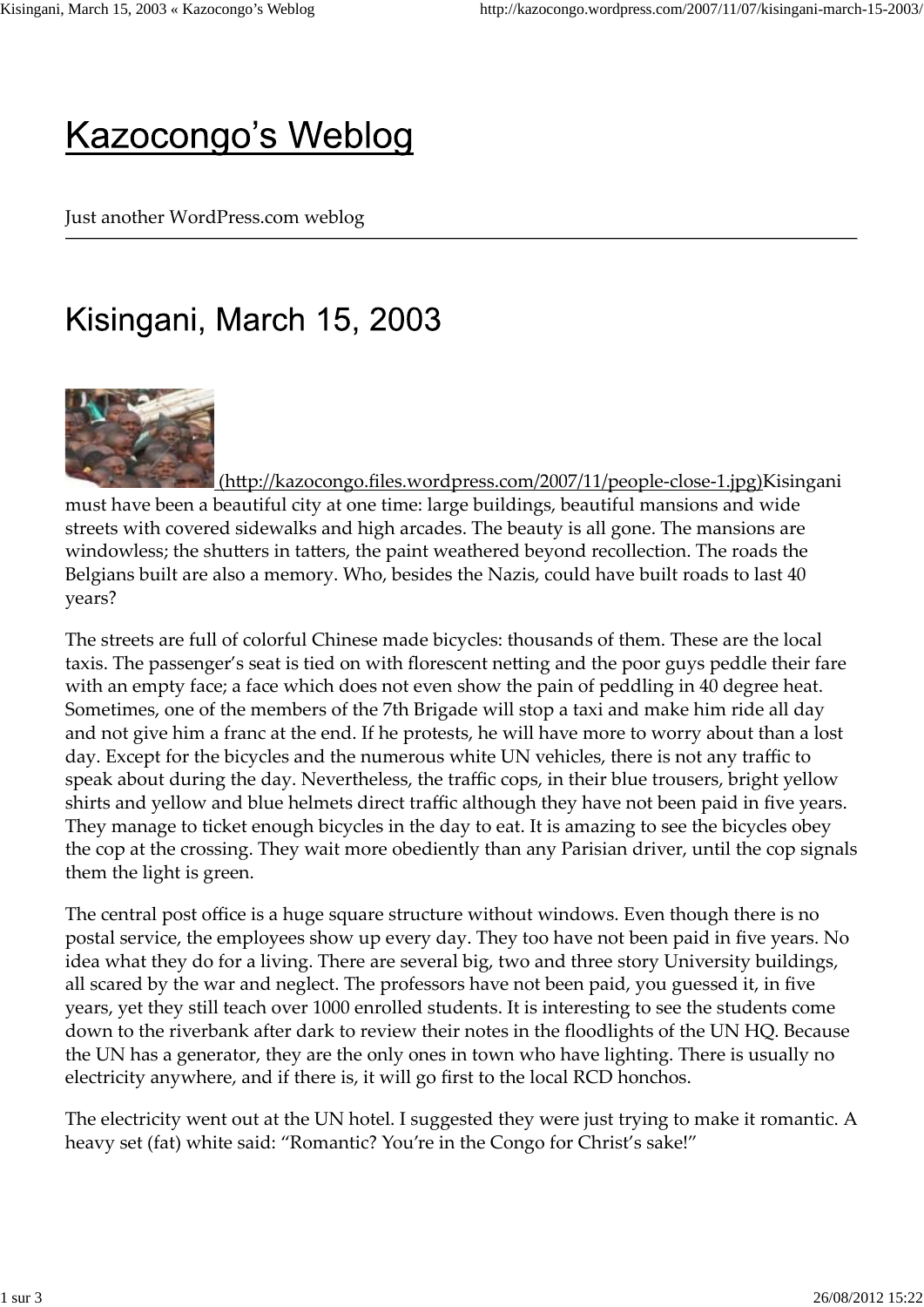

 (http://kazocongo.files.wordpress.com/2007/12/mairie-side.jpg)*City Hall painted in UN blue and white (paint misappropriated)*

The dollar has fallen 25% against the Congolese franc here. We are in a zone with no central bank, no hard currency reserves, no industrial production, no right to print money, yet the dollar is devaluing to 290 Congolese francs when it is 450 in Kinshasa. The reason? There just is no more paper money to go around. The reserves are drying up and leaving the zone with trade and no new bills are coming in. This is insane. I thought only collectors items went up when they become rare. Who the fuck wants to collect dirty old 20-franc notes? In reality, this money has absolutely no value whatsoever, just the belief that if there is no more, people will pay more for it. To prove the power of self-delusion, the prices in the market have not budged in comparison to the Congolese franc. It is all a little bit like God. By Kisangani standards, given the fall against the dollar, the Congolese franc is the strongest currency in the world. Even the communists could not accomplish this feat.

I am staying in a room at the UN run `Welfare Club`. It is an old African hotel. The only thing the UN did was paint the outside with a cream color (they ran out of white) and did the trimming in UN blue. The generator gives us electricity so the (white) South African soldiers can watch cricket and rugby on the color TV. There is no running water. I wash in a bucket. The room is a big ugly, square concrete monster with a ceiling fan to add to the atmosphere without moving it. The mosquito net is a Godsend.

There are two trees outside my room with hundreds of little birds in them who never sleep. Sometimes I can't even tell if is raining because they make such a racket. It would prevent me from sleeping if the stifling heat had not done so first.

Every morning I am told about explosions and shooting in the town the previous night. Apparently it is nothing to worry about. I never hear any it for all the damn noise the birds make. There are thugs with kolashnikovs everywhere. Last night I saw one of their younger soldiers again. His AK-47 was three quarters his size.

The Congo River is about 250 meters wide and very brown. It is truly a miracle how the pirogues manage. One man stands at the front and the other at the back rowing up to 20 people across the river against the very strong current. They row in unison, as synchronized as any Daimler motor's pistons. This is what Stanley saw 130 years ago.



## (http://kazocongo.files.wordpress.com/2007/12/pirogue-in-rapids-

2.jpg)*Fishing at Stanley Falls*

The other day a UN tug pushed two barges full of UN containers into the docks which have been idle for, you guessed it, five years. It took the tug three weeks to make the trip up-river from Kinshasa. The UN hopes these tugs will help convince the different factions to lift their blockades. Minutes after the tug pulled in, women were selling smoked fish from Equatorial province and salt from Kinshasa on the road 100 meters from UN HQ. The locals told me the